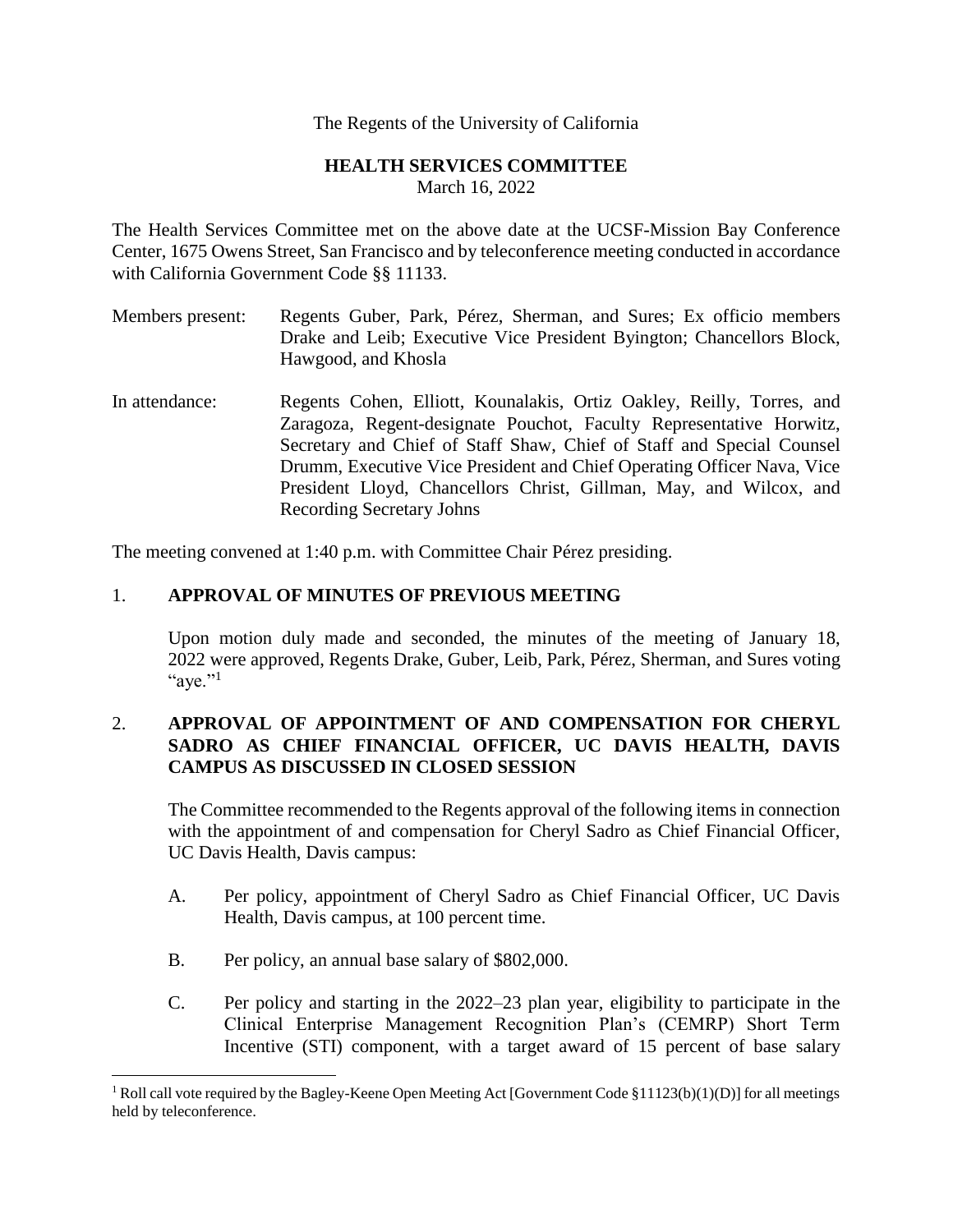(\$120,300) and maximum potential award of 25 percent of base salary (\$200,500), subject to all applicable plan requirements and Administrative Oversight Committee approval. The 2022–23 plan year starts on July 1, 2022 and ends on June 30, 2023, and the first possible short term incentive award will be determined following the close of the 2022–23 plan year. Any actual award will be determined based on performance against pre-established objectives and may be prorated in Ms. Sadro's first year of participation.

- D. Per policy, standard pension and health and welfare benefits and standard senior management benefits, including eligibility for senior management life insurance upon start date and eligibility for executive salary continuation for disability after five consecutive years of Senior Management Group service.
- E. Per policy, reimbursement of actual and reasonable moving and relocation expenses associated with relocating her primary residence, subject to the limitations under Regents Policy 7710: Senior Management Group Moving Reimbursement.
- F. Per policy, eligibility to participate in the UC Employee Housing Assistance Program, subject to all applicable program requirements.
- G. Ms. Sadro will comply with the Senior Management Group Outside Professional Activities (OPA) policy and reporting requirements.
- H. This action will be effective on Ms. Sadro's start date of April 1, 2022.

The compensation described above shall constitute the University's total commitment until modified by the Regents, President, or Chancellor, as applicable under Regents policy, and shall supersede all previous oral and written commitments. Compensation recommendations and final actions will be released to the public as required in accordance with the standard procedures of the Board of Regents.

[Background material was provided to the Committee in advance of the meeting, and a copy is on file in the Office of the Secretary and Chief of Staff.]

Vice President Lloyd introduced this item for the appointment of and compensation for Cheryl Sadro as Chief Financial Officer, UC Davis Health, Davis campus, at 100 percent time, effective on a potential start date of April 1, 2022. The previous career incumbent, Tim Maurice, was stepping down effective April 1, 2022 after 11 years in the position. The campus concluded a national competitive recruitment for the Chief Financial Officer position and Ms. Sadro was identified as the top candidate from a broad and diverse applicant pool. The Chief Financial Officer, UC Davis Health, position was classified as a Level Two position in the Senior Management Group (SMG). Because the proposed base salary of \$802,000 was above the 75th percentile of the Market Reference Zone (MRZ) for the position, approval by the Regents was required. The position serves UC Health, and the compensation would be paid solely from sources other than State General Fund support to the University.